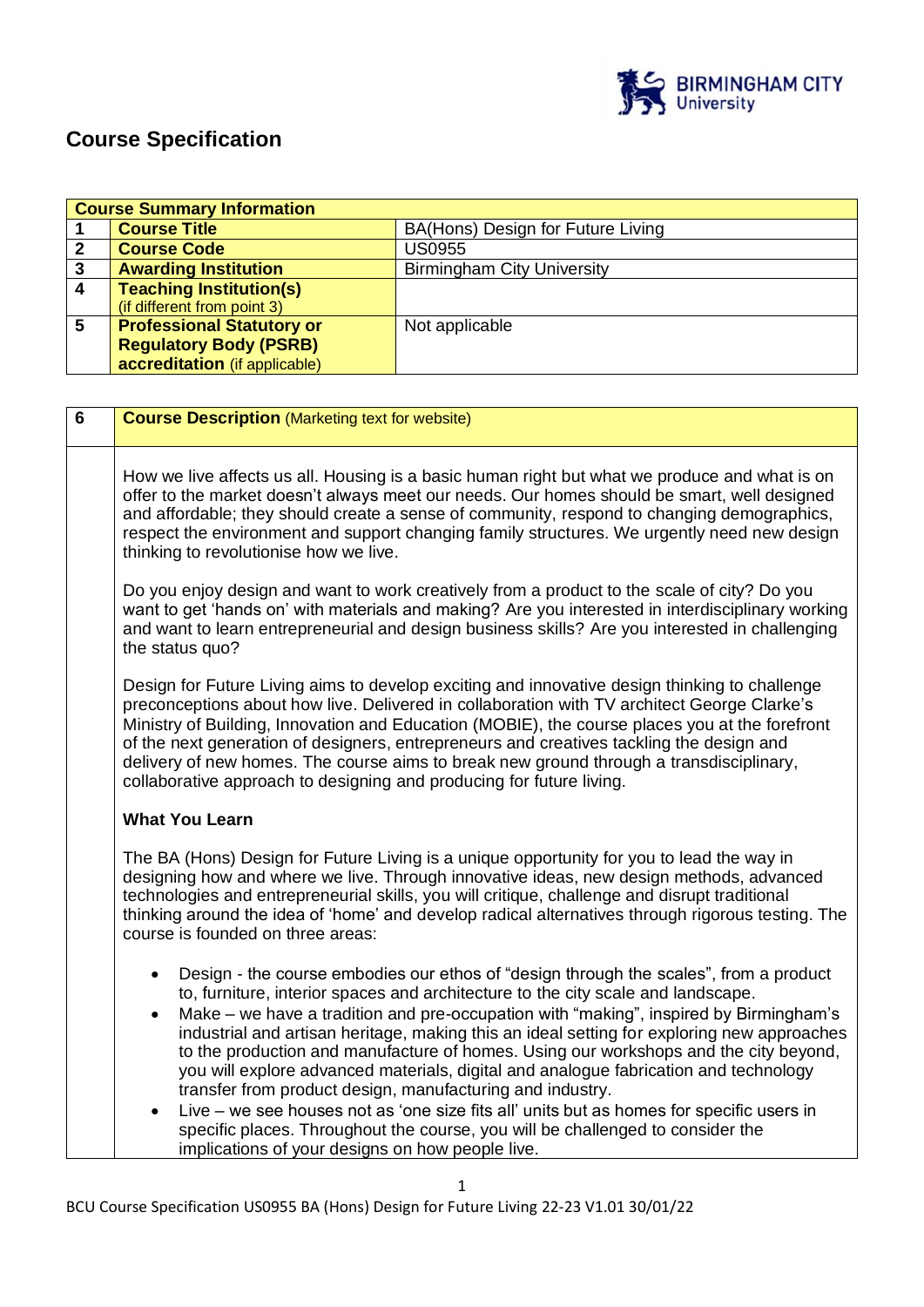

**BIRMINGHAM CITY** 

**University** 

## **How you will learn**

Designing through the scales from architecture to product design to the city will enable you to learn unique skills making you ideally placed to develop new approaches to the homes and living patterns of the future.

Your projects will explore products, spaces for living and future homes and communities. Through hands on experience you will explore the potential of new technologies and technology transfer. Working individually and in team-based activities, you will develop your professional and entrepreneurial skills ready for industry.

The course goes beyond lectures and gives you great opportunities. Our collaboration with MOBIE brings a wealth of knowledge and industry connections to the course. Transdisciplinary working is part of our ethos; you'll be part of Co.LAB, a collaborative architecture and design initiative within the School working on live projects. . As part of the Praxis module, you will undertake a work placement during your  $2<sup>nd</sup>$  year, with options including design practice, construction, manufacture, developer, and more. This engagement with one-to-one scale interventions with students and staff from various disciplines, external partners and real-world practice helps you to become a more rounded and responsive professional.

|    | <b>Course Awards</b>                                     |              |                                  |
|----|----------------------------------------------------------|--------------|----------------------------------|
| 7a | <b>Name of Final Award</b>                               | <b>Level</b> | <b>Credits</b><br><b>Awarded</b> |
|    | Bachelor of Arts with Honours Design for Future Living   | Level 6      | 360                              |
| 7b | <b>Exit Awards and Credits Awarded</b>                   |              |                                  |
|    | Certificate of Higher Education Design for Future Living | Level 4      | 120                              |
|    | Diploma of Higher Education Design for Future Living     | Level 5      | 240                              |
|    | Bachelor of Arts Design for Future Living                | Level 6      | 300                              |

| <b>Derogation from the University Regulations</b> |
|---------------------------------------------------|
| Not applicable                                    |

| 9<br><b>Delivery Patterns</b>        |                             |                          |               |
|--------------------------------------|-----------------------------|--------------------------|---------------|
| <b>Mode(s) of Study</b>              | <b>Location(s) of Study</b> | <b>Duration of Study</b> | Code(s)       |
| <b>Full Time</b>                     | <b>City Centre</b>          | 3 vears                  | <b>US0955</b> |
| Professional Placement   City Centre |                             | 4 vears                  | <b>US1292</b> |
| Year                                 |                             |                          |               |

| 10 | <b>Entry Requirements</b> |                  |
|----|---------------------------|------------------|
|    | Home:                     | 112 points (tbc) |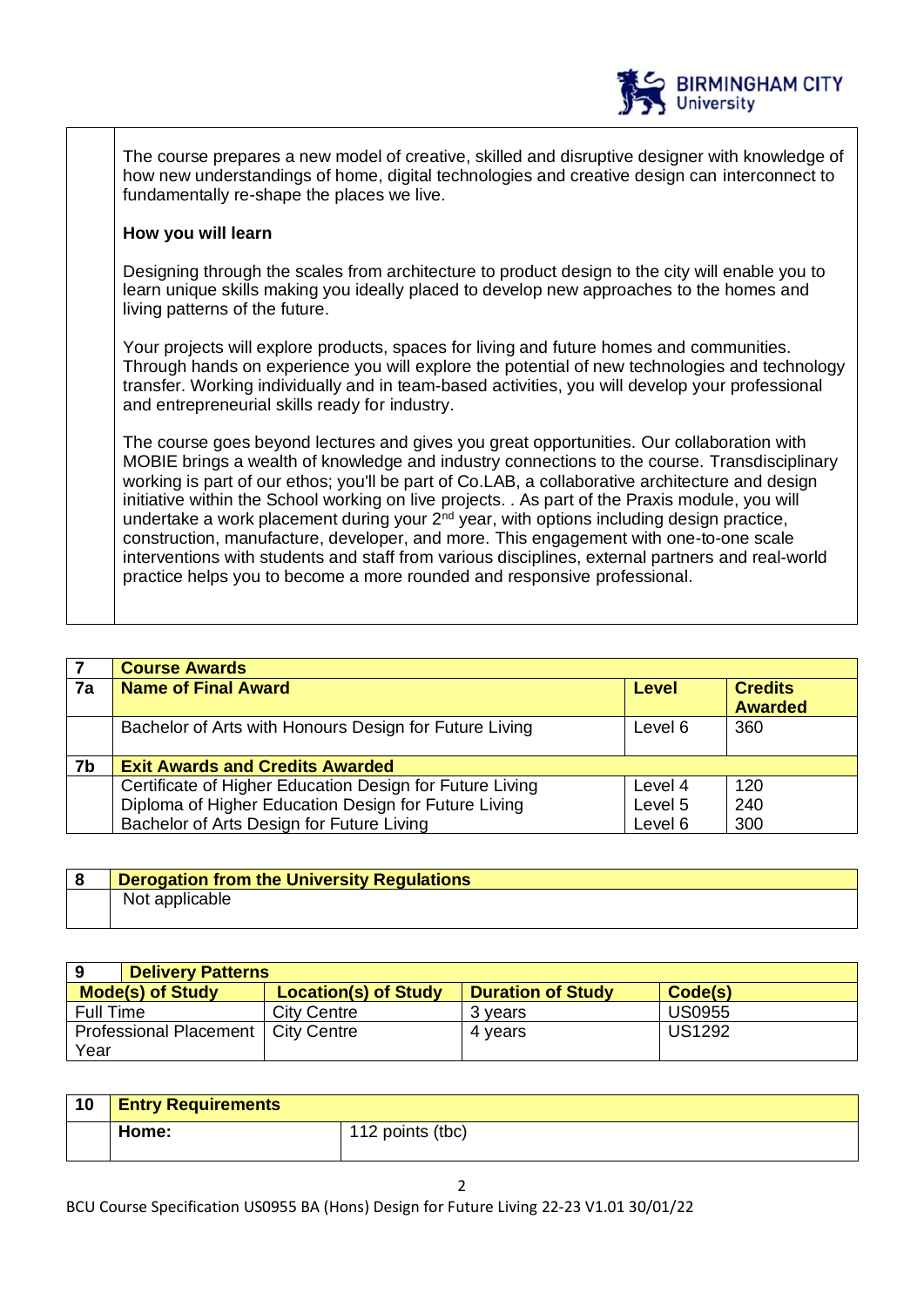

|                         | EU:                                                                                                                       | Detail the English language requirements (in IELTS scores).                                      |
|-------------------------|---------------------------------------------------------------------------------------------------------------------------|--------------------------------------------------------------------------------------------------|
|                         | International:                                                                                                            | Minimum overall score of 6.0, with no less than 5.5 in each band.                                |
|                         | Access:                                                                                                                   | Insert details of any Access to HE course students may have                                      |
|                         | completed.                                                                                                                |                                                                                                  |
| 11                      | <b>Course Learning Outcomes</b>                                                                                           |                                                                                                  |
|                         | Knowledge and Understanding                                                                                               |                                                                                                  |
|                         |                                                                                                                           |                                                                                                  |
| $\mathbf 1$             |                                                                                                                           | Use creative and exploratory design practice across a range of scales to critically respond to a |
|                         | defined brief for future living.                                                                                          |                                                                                                  |
| $\overline{2}$          |                                                                                                                           | Critically respond to the needs and requirements of different users and ways of living in the    |
|                         | design and production of places to live.                                                                                  |                                                                                                  |
| $\overline{3}$          | Evaluate the potential and limitations of appropriate materials, fabrication, manufacturing                               |                                                                                                  |
|                         | techniques and structures and systems for the design and making of new homes.                                             |                                                                                                  |
| $\overline{\mathbf{4}}$ | Explore and critique historical, political, economic and contextual factors related to how we live                        |                                                                                                  |
|                         | now and into the future.                                                                                                  |                                                                                                  |
| $5\phantom{1}$          |                                                                                                                           | Apply creative thinking skills and approaches to design problems and/or opportunities that       |
|                         |                                                                                                                           | combine theoretical, conceptual and pragmatic considerations related to design of future homes.  |
| 6                       | Critically evaluate and select appropriate design methods and processes for self-selected or<br>client-led design briefs. |                                                                                                  |
| $\overline{7}$          | Analyse design precedents and the work of peers through critical appreciation of the relationship                         |                                                                                                  |
|                         | between design process, technology, contextual conditions and user needs.                                                 |                                                                                                  |
| 8                       | Exercise knowledge and skills required to set up and sustain a design-related business.                                   |                                                                                                  |
| $\overline{9}$          | Apply practical and technical knowledge in the production of creative work, utilising industry                            |                                                                                                  |
|                         |                                                                                                                           | relevant equipment and processes and hands on practical making.                                  |
|                         | Skills and other attributes                                                                                               |                                                                                                  |
| 10                      | Communicate design concepts and outcomes to specialist and non-specialist audiences using                                 |                                                                                                  |
|                         | appropriate and professional analogue and digital written, visual and oral formats.                                       |                                                                                                  |
| 11                      | Collaborate with others and work effectively in an interdisciplinary professional context.                                |                                                                                                  |
| 12                      | Utilise objective, analytical approaches to support evidence-based research and practice.                                 |                                                                                                  |
| 13                      |                                                                                                                           | Develop and exercise professional and ethical behavioural approaches.                            |

# **12 Course Requirements**

## **12a Level 4:**

*In order to complete this course a student must successfully complete all the following CORE modules (totalling 120 credits):*

| <b>Module Code</b> | <b>Module Name</b>                                             | <b>Credit Value</b> |
|--------------------|----------------------------------------------------------------|---------------------|
| <b>ARC4029</b>     | History of Modern Architecture and Design<br>(existing module) | 20                  |
| <b>ARC4037</b>     | How We Live(d)                                                 | 20                  |
| <b>ARC4038</b>     | <b>Technology transfer</b>                                     | 20                  |
| <b>ARC4039</b>     | <b>Inhabit</b>                                                 | 20                  |
| <b>ARC4035</b>     | <b>Future Homes 1</b>                                          | 40                  |

**Level 5:**

*In order to complete this course a student must successfully complete all the following CORE modules (totalling 120 credits):*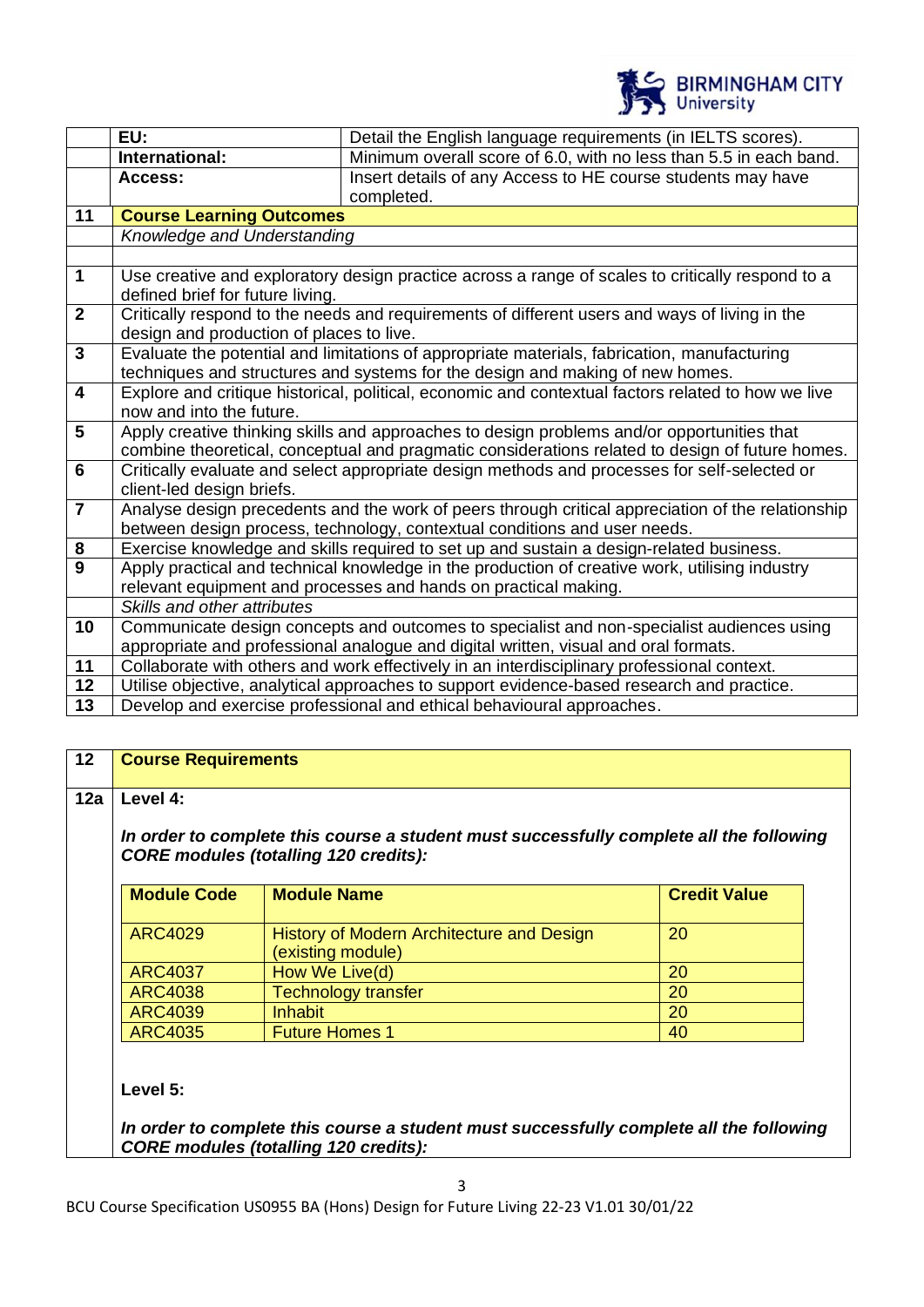

| <b>Module Code</b> | <b>Module Name</b>                     | <b>Credit Value</b> |
|--------------------|----------------------------------------|---------------------|
| Level <sub>5</sub> | <b>Production</b>                      | -20                 |
| Level <sub>5</sub> | <b>Sustainable Housing COmmunities</b> | 20                  |
| Level <sub>5</sub> | Praxis (existing module)               | 20                  |
| Level <sub>5</sub> | Co.LAB (existing module)               | 20                  |
| Level <sub>5</sub> | <b>Future Homes 2</b>                  | 40                  |

## **Level 6:**

T

*In order to complete this course a student must successfully complete all the following CORE modules (totalling 120 credits):*

| <b>Module Code</b> | <b>Module Name</b>                          | <b>Credit Value</b> |
|--------------------|---------------------------------------------|---------------------|
| Level <sub>6</sub> | Prototype                                   | <b>20</b>           |
| Level <sub>6</sub> | <b>Design Entrepreneurship</b>              | 20                  |
| Level <sub>6</sub> | Design Project Management (existing module) | 20                  |
| Level <sub>6</sub> | <b>Major Project</b>                        | 60                  |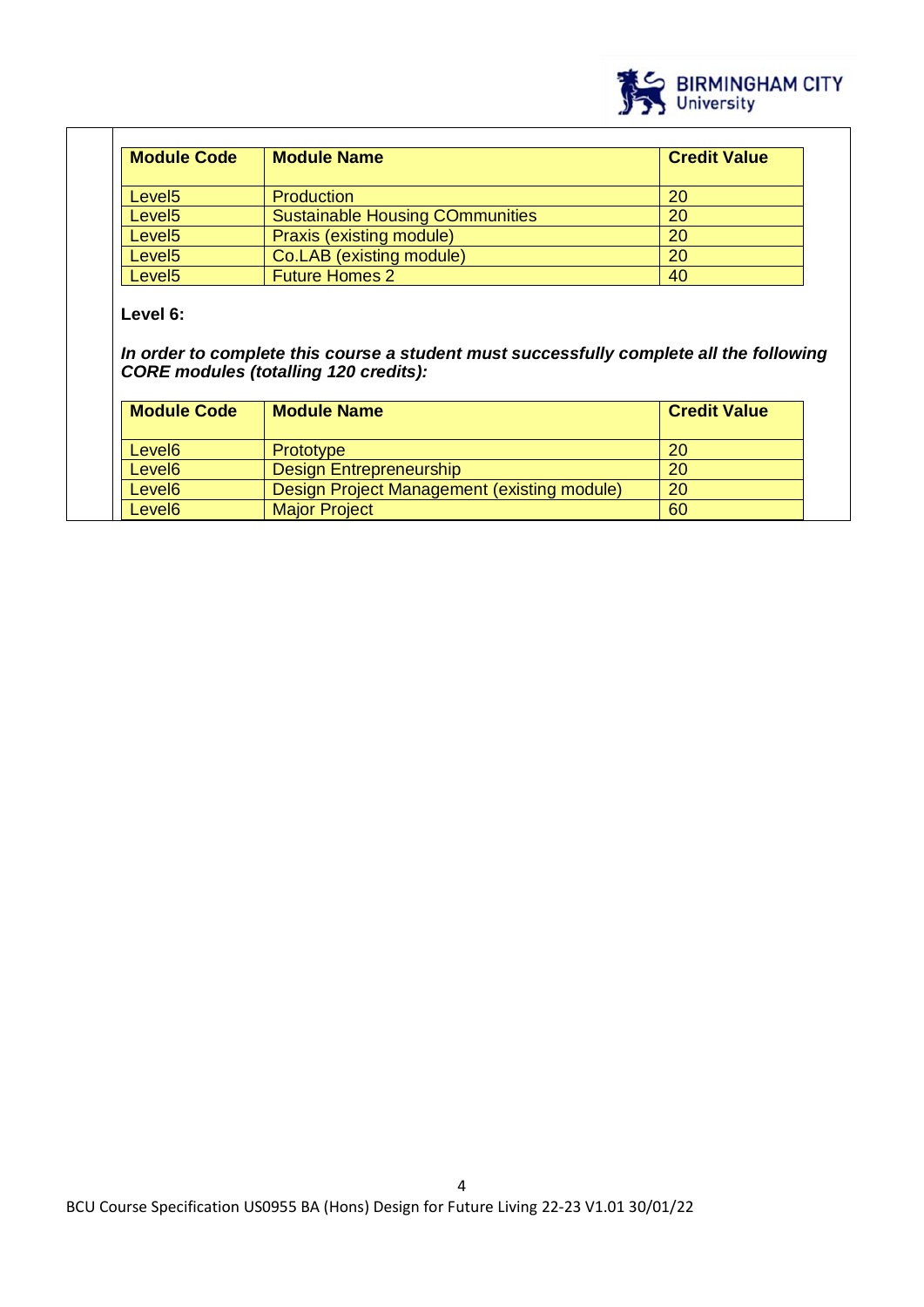

# **12b Structure Diagram**

*Include a structure diagram for each mode of study. Level 4 is completed as an example including modules which extend the whole year.* 

## **Full Time Route**

## **Level 4**

| <b>SEMESTER ONE</b>                                    | <b>SEMESTER TWO</b>              |  |
|--------------------------------------------------------|----------------------------------|--|
| Core                                                   | Core                             |  |
| How We Live(d) (20 credits)                            | Technology Transfer (20 credits) |  |
| Inhabit (20 credits)                                   | Future Homes 1 (40 credits)      |  |
| History of Modern Architecture and Design (20 credits) |                                  |  |

# **Level 5**

| Core                                         | Core                        |
|----------------------------------------------|-----------------------------|
| Production (20 credits)                      | Co.LAB (20 credits)         |
| Sustainable Housing Communities (20 credits) | Future Homes 2 (40 credits) |
| Praxis (20 credits)                          |                             |

# **Level 6**

| Core                                   | Core                                        |
|----------------------------------------|---------------------------------------------|
| Design Entrepreneurship (20 credits)   | Major project (Faculty Module) (60 credits) |
| Prototype (20 credits)                 |                                             |
| Design Project Management (20 credits) |                                             |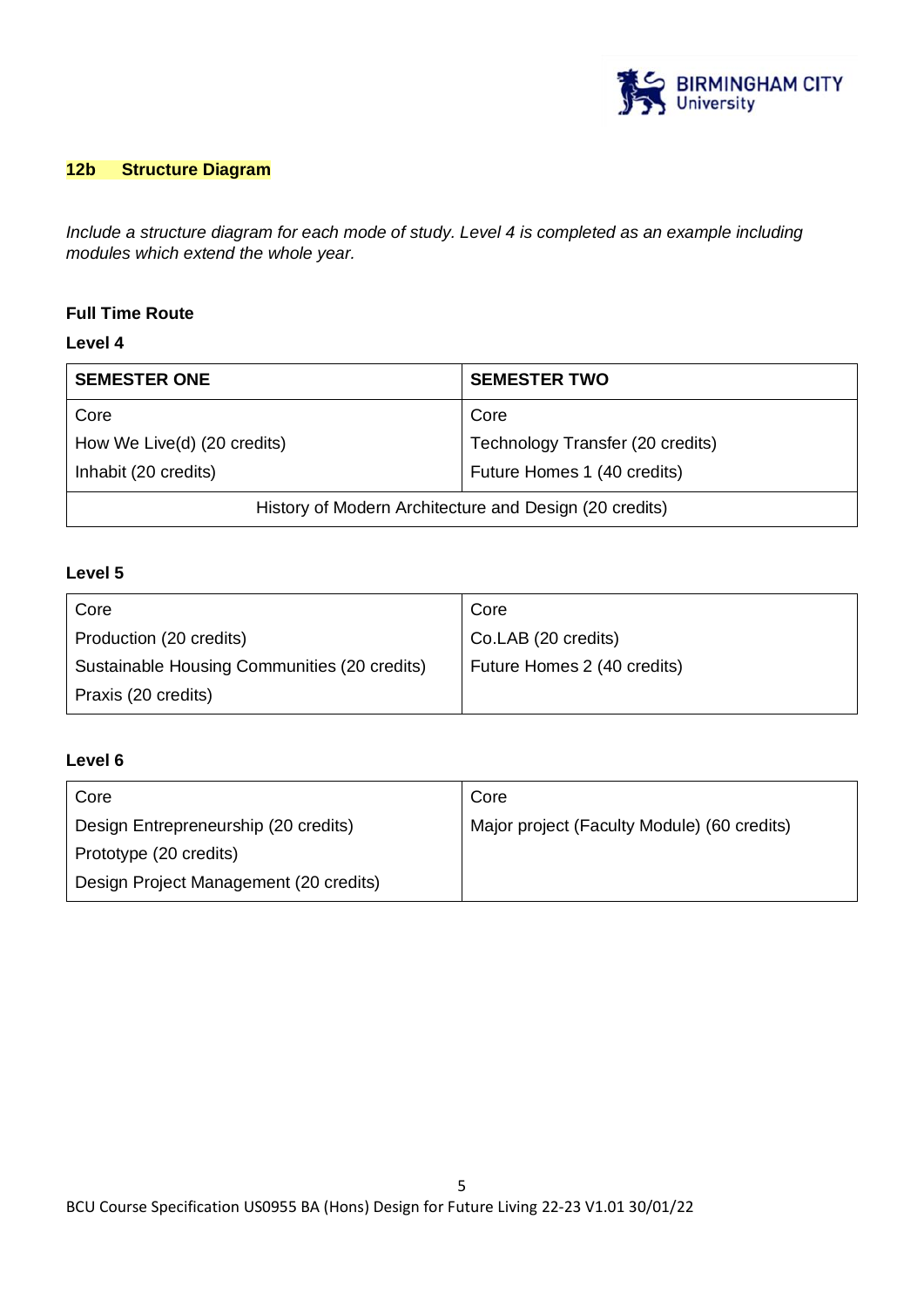

## **13 Overall Student Workload and Balance of Assessment**

Overall student *workload* consists of class contact hours, independent learning and assessment activity, with each credit taken equating to a total study time of around 10 hours. While actual contact hours may depend on the optional modules selected, the following information gives an indication of how much time students will need to allocate to different activities at each level of the course.

- *Scheduled Learning* includes lectures, practical classes and workshops, contact time specified in timetable
- *Directed Learning* includes placements, work-based learning, external visits, on-line activity, Graduate+, peer learning
- *Private Study* includes preparation for exams

The *balance of assessment* by mode of assessment (e.g. coursework, exam and in-person) depends to some extent on the optional modules chosen by students. The approximate percentage of the course assessed by coursework, exam and in-person is shown below.

#### **Delete years where applicable.**

**Level 4**

## **Workload**

## **% time spent in timetabled teaching and learning activity**

| <b>Activity</b>      | <b>Number of Hours</b> |
|----------------------|------------------------|
| Scheduled Learning   | 330                    |
| Directed Learning    | 630                    |
| <b>Private Study</b> | 240                    |
| <b>Total Hours</b>   | 1200                   |

## **Balance of Assessment**

| <b>Assessment Mode</b> | Percentage |
|------------------------|------------|
| Coursework             | 100%       |
| Exam                   |            |
| In-Person              |            |

## **Level 5**

#### **Workload**

#### **% time spent in timetabled teaching and learning activity**

| <b>Activity</b>      | <b>Number of Hours</b> |
|----------------------|------------------------|
| Scheduled Learning   | 260                    |
| Directed Learning    | 620                    |
| <b>Private Study</b> | 320                    |
| <b>Total Hours</b>   | 1200                   |

## **Balance of Assessment**

| <b>Assessment Mode</b> | <b>Percentage</b> |
|------------------------|-------------------|
| Coursework             | 93%               |
| Exam                   |                   |